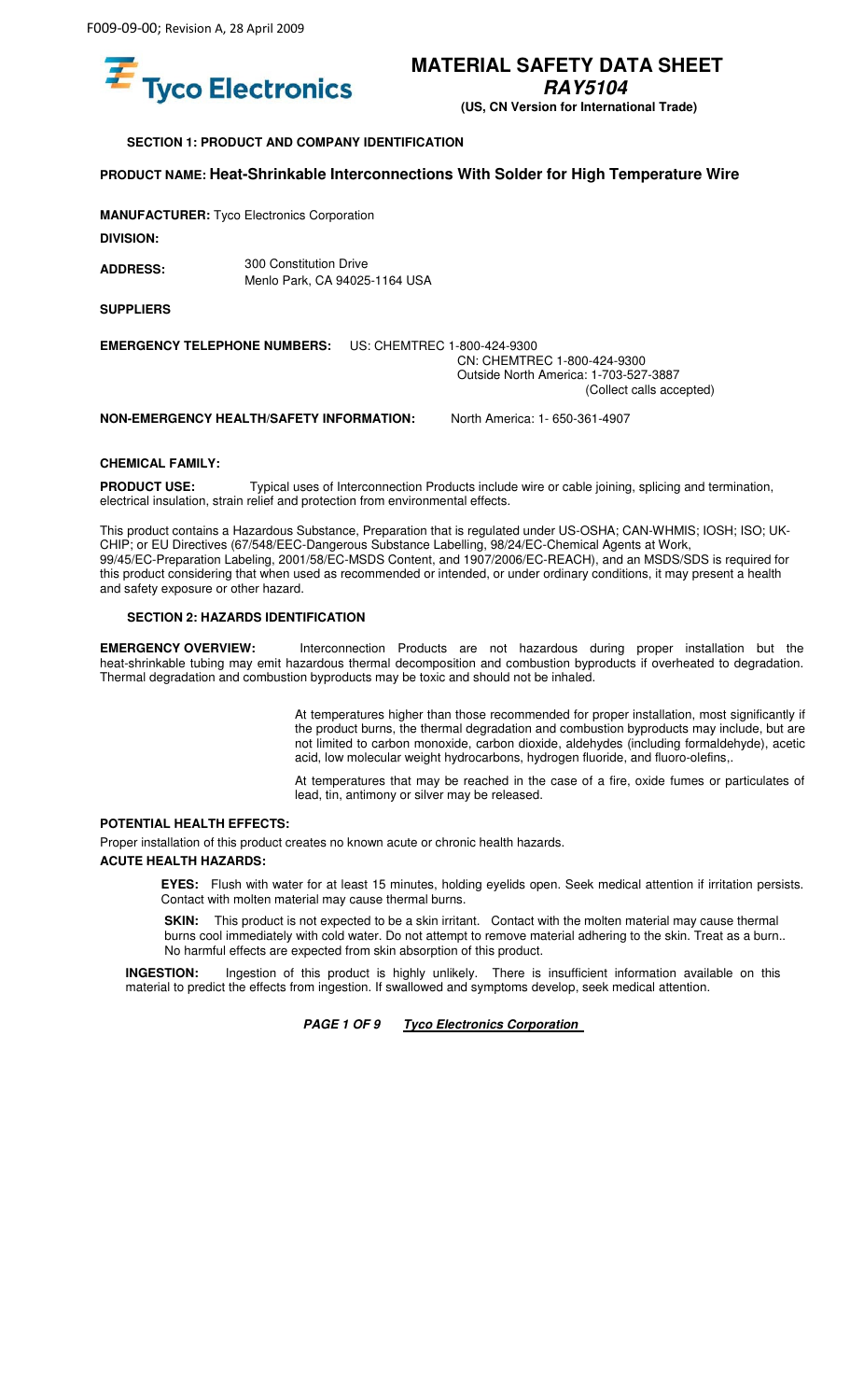

*RAY5104* 

**(US, CN Version for International Trade)** 

**INHALATION:** Thermal degradation and combustion byproducts may be toxic and should not be inhaled. If exposed to vapours or fumes from overheated or burnt material, move the affected person to fresh air. Keep warm and at rest. If breathing problems develop, oxygen should be administered by qualified personnel. Seek immediate medical attention.

> (See comments in the Thermal Degradation and Combustion Byproducts Section for more specific information.)

### **CHRONIC HEALTH HAZARDS:**

Product testing has demonstrated that there is no exposure to metal fumes from the solder present in these products, even at temperatures where thermal degradation of the tubing occurs.

### **MEDICAL CONDITIONS GENERALLY AGGRAVATED BY EXPOSURE:**

Overheating the product to charring or burning can produce vapours that may cause eye, skin, nose and throat irritation. Persons with pre-existing eye, skin, or respiratory disorders (e.g., asthma conditions) may be more susceptible to the effects of these vapours

### **SECTION 3: COMPOSITION/INFORMATION ON INGREDIENTS**

Base polymer materials include polyethylene, olefin copolymers, and fluoropolymers.

Solder may contain antimony, silver or tin, depending on type used.

| <b>INGREDIENTS (Chemical/Common Names):</b> | <b>CAS No.:</b>     | $%$ by Wt:           | EC No.:             |
|---------------------------------------------|---------------------|----------------------|---------------------|
| Antimony                                    | 7440-36-0           | $0.05 - 0.12$        | 231-146-5           |
| Lead                                        | 7439-92-1           | $0.10 - 93$          | 231-100-4           |
| Silver                                      | 7440-22-4           | $0.05 - 4$           | 231-131-3           |
| Tin                                         | 7440-31-5           | $5.0 - 96$           | 231-141-8           |
|                                             | NA – Not applicable | NE - Not Established | ND - Not determined |

**SECTION 4: FIRST AID MEASURES** 

- **EYE CONTACT:** If eye irritation occurs, flush affected area(s) with clean water for 15 minutes while holding eyelids apart. Seek medical attention.
- **SKIN CONTACT:** First Aid is normally not required. Wash hands after handling product. If molten material contacts skin, cool area immediately in water. DO NOT attempt to remove material from the skin. Treat as a burn, and seek medical attention.
	- **INGESTION:** Not a normal route of exposure. However, if swallowed and symptoms develop, seek medical attention.
	- **INHALATION:** If respiratory symptoms or other symptoms of exposure develop, move individual to fresh air. If symptoms persist, seek medical attention. If breathing difficulties develop, qualified personnel should administer oxygen. Seek immediate medical attention. If individual is not breathing move them to fresh air, immediately begin artificial respiration. Keep individual warm and quiet seek immediate medical attention

### **SECTION 5: FIRE-FIGHTING MEASURES**

### **FLAMMABLE PROPERTIES FLASHPOINT:** Not determined **METHOD USED:** Not applicable **FLAMMABLE LIMITS UPPER FLAMMABILITY LIMIT (% BY VOLUME):** Not applicable **LOWER FLAMMABILITY LIMIT (% BY VOLUME):** Not applicable **AUTOIGNITION TEMPERATURE:** Not determined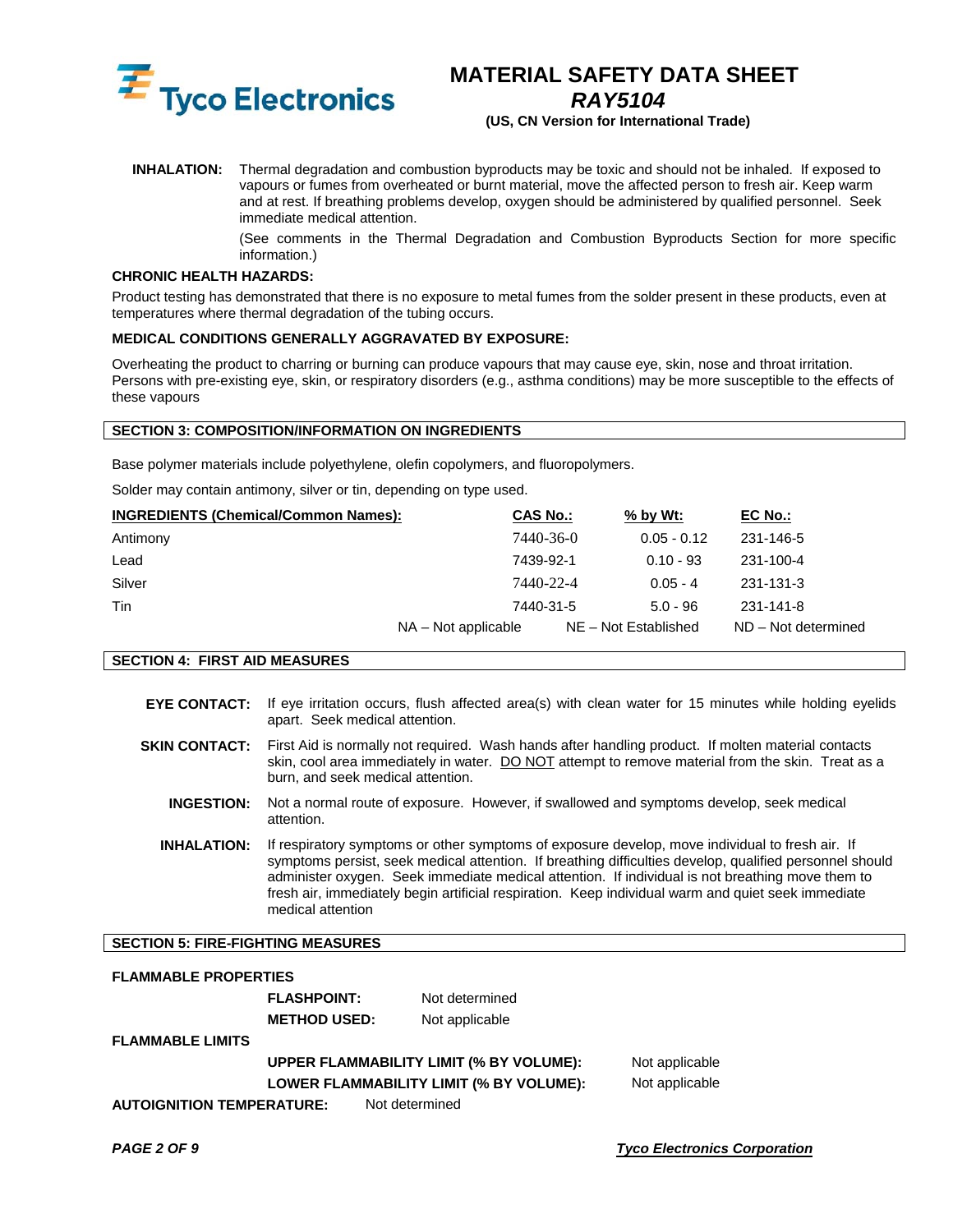

**(US, CN Version for International Trade)** 

### **SUITABLE EXTINGUISHING MEDIA:**

Use carbon dioxide, water, dry chemical, foam and dry powder.

Use water spray to keep fire-exposed containers cool.

Selection of extinguishing media should be based upon the size of the fire, the firefighting training/experience of the individual attempting to extinguish or control the fire, and the packaging materials exposed to the fire.

### **SPECIAL FIRE FIGHTING PROCEDURES & PROTECTIVE EQUIPMENT:**

Firefighters should wear self-contained breathing apparatus with a full-face piece operated in the positive pressure demand mode when fighting fires.

### **UNUSUAL FIRE AND EXPLOSION HAZARDS:**

Toxic fumes may be given off in a fire. See also sections on Thermal Degradation and Combustion Byproducts and Other Precaution

### **SPECIFIC HAZARDS IN CASE OF FIRE:**

At temperatures that may be reached in the case of a fire, oxide fumes or particulates of metals may be released from solder.

### **HAZARDOUS COMBUSTION PRODUCTS:**

Thermal degradation and combustion byproducts may be toxic and should not be inhaled. Thermal degradation is not significant at temperatures achieved during proper installation, as directed by product installation guides.

At temperatures higher than those recommended for proper installation, most significantly if the product burns, the thermal degradation and combustion byproducts may include, but are not limited to carbon monoxide, carbon dioxide, aldehydes (including formaldehyde), acetic acid, low molecular weight hydrocarbons, hydrogen fluoride, and fluoro-olefins,.

At temperatures that may be reached in the case of a fire, oxide fumes or particulates of lead, tin, antimony or silver may be released.

### **SECTION 6: ACCIDENTAL RELEASE MEASURES**

### **PERSONAL PRECAUTIONS:**

Wear appropriate personal protection when responding, as specified under Section 8: EXPOSURE CONTROLS / PERSONAL **PROTECTION** 

### **ENVIRONMENTAL PRECATIONS:**

Prevent spilled material from entering sewers and waterways.

#### **SPILL CONTAINMENT & CLEANUP METHODS/MATERIALS:**

Sweep up and collect in a suitable container for disposal or reuse.

#### **SECTION 7: HANDLING AND STORAGE**

### **PRECAUTIONS FOR SAFE HANDLING AND STORAGE:**

**Handling:** Refer to Tyco product installation instructions. For products containing a thermochromic temperature indicator, discontinue heating after the color changes from red to colorless. Avoid any vapors given off if the product is heated to decomposition, as shown by a darkening and browning of the sleeve. Avoid contact with molten material. Heat-resistant gloves are required if hot products are handled after installation. Do not consume food, beverages or tobacco in the immediate work area. Wash hands before eating, drinking or smoking.

**Storage:** Refer to Tyco product instructions. This product is stable under normal conditions.

#### **OTHER PRECAUTIONS (e.g.; Incompatibilities):**

Avoid heating products beyond temperatures required for normal installation. See installation instructions for proper installation procedures. If product chars or burns, immediately stop heating. Avoid inhaling any fumes which may be given off under such circumstances. Allow any vapors to disperse and ventilate before continuing work in the area.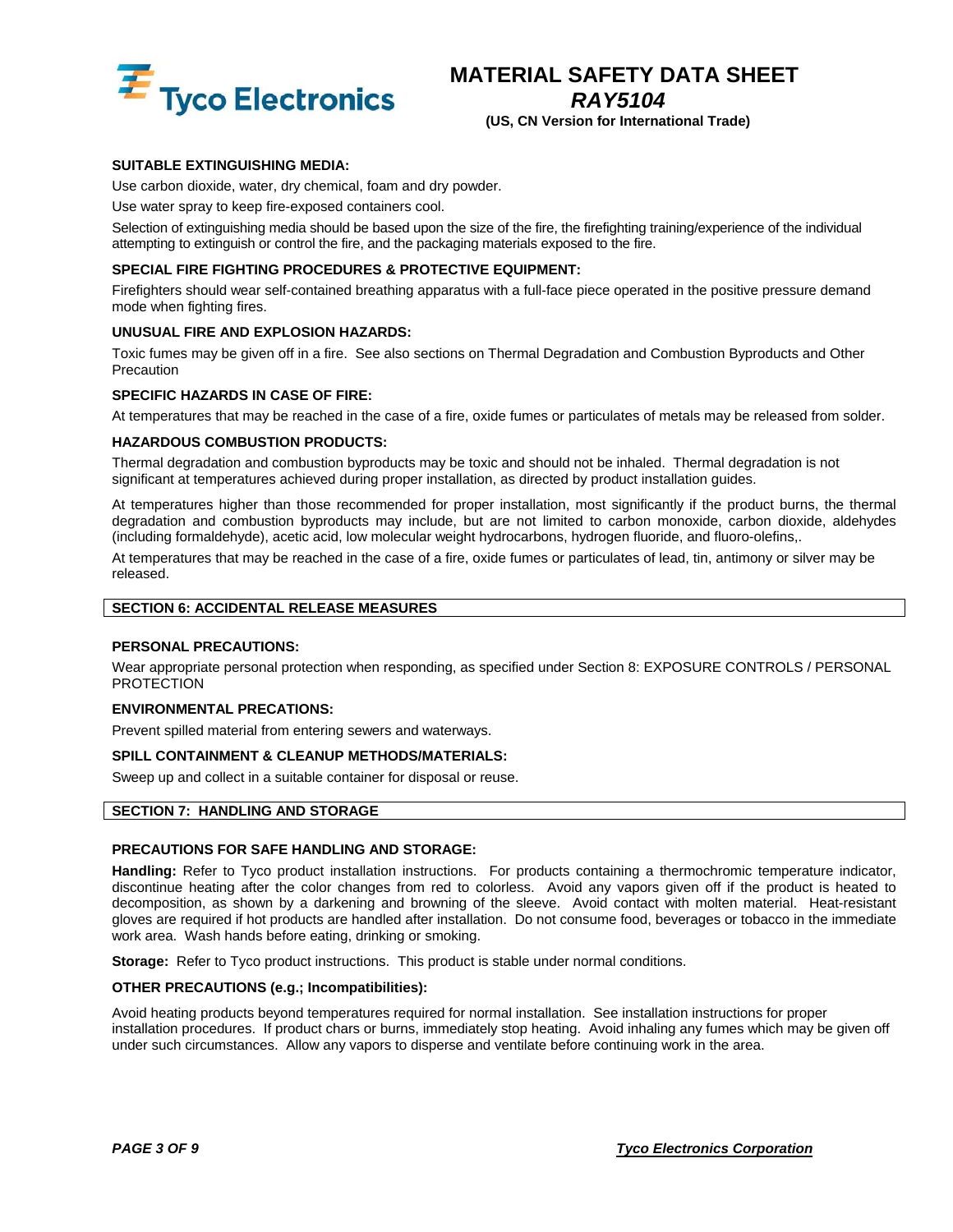

### *RAY5104*

**(US, CN Version for International Trade)** 

### **SECTION 8: EXPOSURE CONTROLS/PERSONAL PROTECTION**

### **ENGINEERING CONTROLS/SYSTEM DESIGN INFORMATION:**

Ensure adequate ventilation during installation.

### **VENTILATION:**

Provide general or local exhaust ventilation systems

### **RESPIRATORY PROTECTION:**

If installation occurs in a confined, unventilated area, NIOSH/MSHA-approved respirators are recommended.

### **EYE PROTECTION:**

Use safety glasses with side shield or goggles to prevent contact with eyes, as appropriate to the given operation.

### **SKIN PROTECTION:**

Avoid contact with molten material. Heat-resistant gloves are required if hot products are handled after installation. . If it is necessary to handle grossly overheated or fire-damaged products, wear natural rubber gloves to prevent possible contact with potentially corrosive inorganic acid residues operation.

### **OTHER PROTECTIVE CLOTHING OR EQUIPMENT:**

OSHA, ANSI, or NIOSH guidelines should be followed. If there is a danger of molten material contacting the skin or eyes, use eye/face protection and heat resistant gloves.

### **EXPOSURE GUIDELINES & LIMITS:**

### **Antimony**

|               | <b>OSHA</b> | Permissible Exposure Limit (PEL/TWA)       | <b>TWA</b>           | $0.5$ mg/m $3$             |
|---------------|-------------|--------------------------------------------|----------------------|----------------------------|
|               | Quebec      | Permissible Exposure Value (PEV)           |                      | $0.5 \text{ mg.m}^{-3}$    |
|               |             |                                            | 8-hour TWA           | $0.5 \text{ mg.m}^{-3}$    |
|               | Ontario     | Occupational Exposure Level (OEL)          | Short Term (15 Min.) |                            |
|               | Germany     | Maximale Arbeitsplatzkonzentrationen (MAK) |                      |                            |
|               | United      |                                            | 8-hour TWA           | $0.5 \text{ mg.m}^{-3}$    |
|               | Kingdom     | Occupational Exposure Standard (OES)       | Short Term (15 Min.) |                            |
| Lead          |             |                                            |                      |                            |
|               | <b>OSHA</b> | Permissible Exposure Limit (PEL/TWA)       | <b>TWA</b>           | 0.050 mg/m3                |
|               | Quebec      | Permissible Exposure Value (PEV)           |                      | $0.050$ mg.m <sup>-3</sup> |
|               | Ontario     | Occupational Exposure Level (OEL)          |                      |                            |
|               | Germany     | Maximale Arbeitsplatzkonzentrationen (MAK) |                      |                            |
|               | United      |                                            | 8-hour TWA           |                            |
|               | Kingdom     | Occupational Exposure Standard (OES)       | Short Term (15 Min.) |                            |
| <b>Silver</b> |             |                                            |                      |                            |
|               | <b>OSHA</b> | Permissible Exposure Limit (PEL/TWA)       | TWA metal dust       | $0.01$ mg.m <sup>-3</sup>  |
|               | Quebec      | Permissible Exposure Value (PEV)           |                      | 0.1 mg.m <sup>-3</sup>     |
|               | Ontario     | Occupational Exposure Level (OEL)          |                      |                            |
|               | Germany     | Maximale Arbeitsplatzkonzentrationen (MAK) |                      | 0.1 mg.m <sup>-3</sup>     |
|               | United      |                                            | 8-hour TWA           |                            |
|               | Kingdom     | Occupational Exposure Standard (OES)       | Short Term (15 Min.) |                            |
| <b>Tin</b>    |             |                                            |                      |                            |
|               | <b>OSHA</b> | Permissible Exposure Limit (PEL/TWA)       | <b>TWA</b>           | $2$ mg/m $3$               |
|               | Quebec      | Permissible Exposure Value (PEV)           |                      | 2 mg/m $^{-3}$             |
|               |             |                                            | 8-hour TWA           | 2 mg/m $^{-3}$             |
|               | Ontario     | Occupational Exposure Level (OEL)          | Short Term (15 Min.) | 4 mg/m $^{-3}$             |
|               |             |                                            |                      |                            |

*PAGE 4 OF 9 Tyco Electronics Corporation*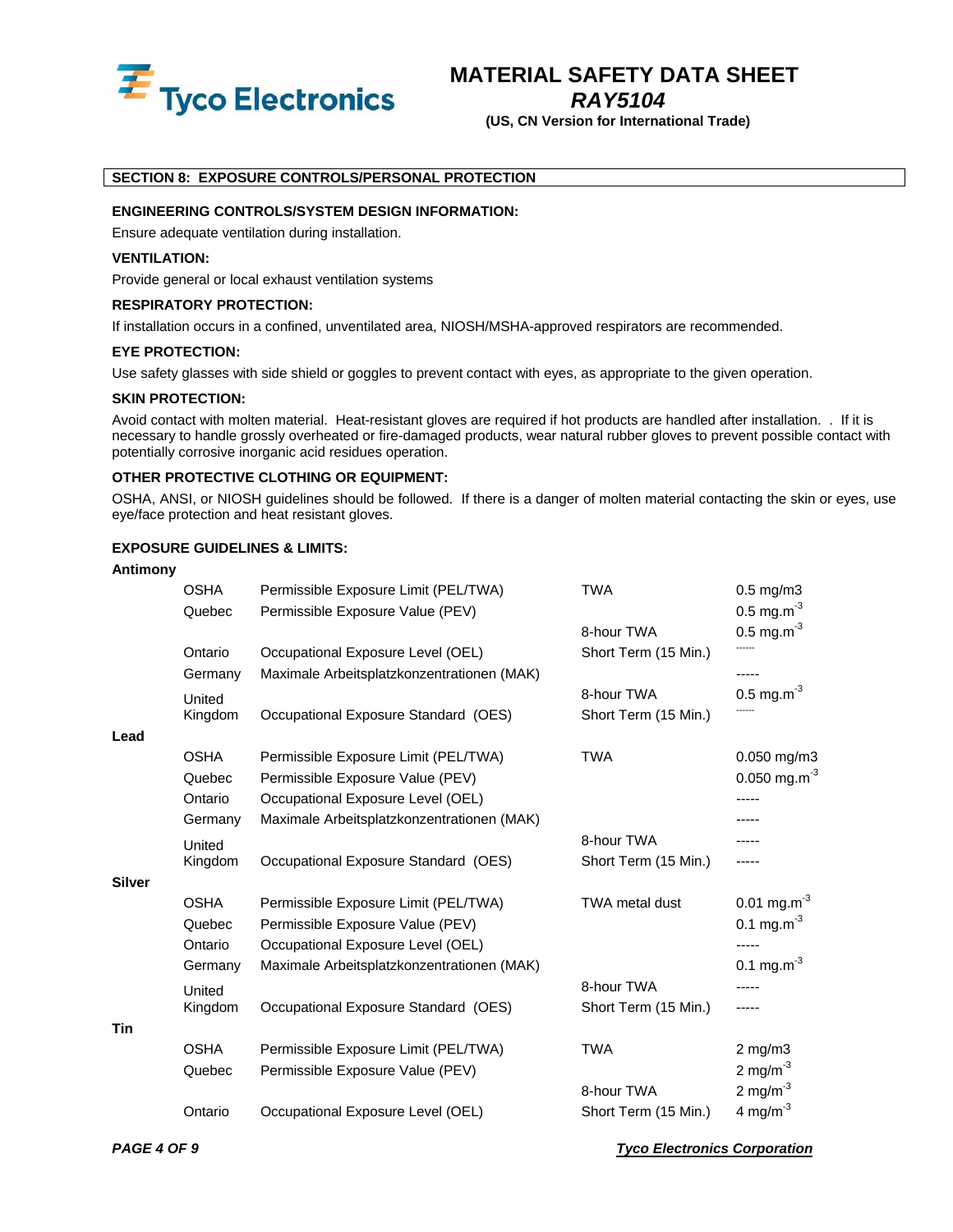

*RAY5104* 

**(US, CN Version for International Trade)** 

| Germany | Maximale Arbeitsplatzkonzentrationen (MAK) |                                    | 2 mg/m <sup>-3</sup>  |
|---------|--------------------------------------------|------------------------------------|-----------------------|
| United  |                                            | 8-hour TWA                         | $2 \text{ mg/m}^{-3}$ |
| Kingdom | Occupational Exposure Standard (OES)       | Short Term (15 Min.)               | 4 ma/m <sup>-3</sup>  |
|         |                                            | TWA - 8-Hour Time Weighted Average | NE - Not Established  |

### **SECTION 9: PHYSICAL AND CHEMICAL PROPERTIES**

**APPEARANCE:** Clear or blue transparent plastic sleeves with a ring of solder insert. **ODOR:** No odor **ODOR THRESHOLD:** Not Applicable **PHYSICAL STATE:** Not Applicable **pH:** Not Applicable **BOILING POINT:** Not Applicable **MELTING POINT:** Not Applicable **FREEZING POINT:** Not Applicable **VAPOR PRESSURE (mmHg @ 20º C):** Not Applicable **VAPOR DENSITY (AIR = 1):** Not Applicable **VOLATILITY (% by Volume)** Not Applicable **SPECIFIC GRAVITY (H2O = 1):** Not Applicable **EVAPORATION RATE (Butyl acetate=1):** Not Applicable **SOLUBILITY IN WATER:** Insoluble **FLASH POINT:** Not Applicable **AUTO-IGNITION TEMPERATURE:** Not Applicable LOWER EXPLOSIVE LIMIT (LEL): Not Applicable **UPPER EXPLOSIVE LIMIT (UEL):** Not Applicable **PARTITION COEFFICIENT:** Not Applicable **VISCOSITY (centipoise @ 25° C):** Not Applicable **DECOMPOSITION TEMPERATURE:** > 250ºC (482ºF)

### **FLAMMABILITY/HMIS HAZARD CLASSIFICATIONS (US/CN/EU):**

HEALTH: 1 FLAMMABILITY: 0 REACTIVITY: 0

### **SECTION 10: STABILITY AND REACTIVITY**

| <b>STABILITY:</b>                           | This product is stable under normal conditions, at ambient temperature. |
|---------------------------------------------|-------------------------------------------------------------------------|
| <b>INCOMPATIBILITY (MATERIAL TO AVOID):</b> | None known.                                                             |
| <b>HAZARDOUS DECOMPOSITION OR BY-</b>       | See Section 5: FIRE FIGHTING MEASURES (Hazardous Combustion             |
| <b>PRODUCTS:</b>                            | Products).                                                              |
| <b>HAZARDOUS POLYMERIZATION:</b>            | Will not occur. No known polymerization conditions to avoid.            |
| <b>CONDITIONS TO AVOID:</b>                 | Avoid overheating of product.                                           |

### **SECTION 11: TOXICOLOGICAL INFORMATION**

### **ACUTE TOXICITY (Test Results Basis and Comments):**

LD<sub>50</sub> (Oral, Rat): Not determined.

LC<sub>50</sub> (Inhalation, Rat): Not determined.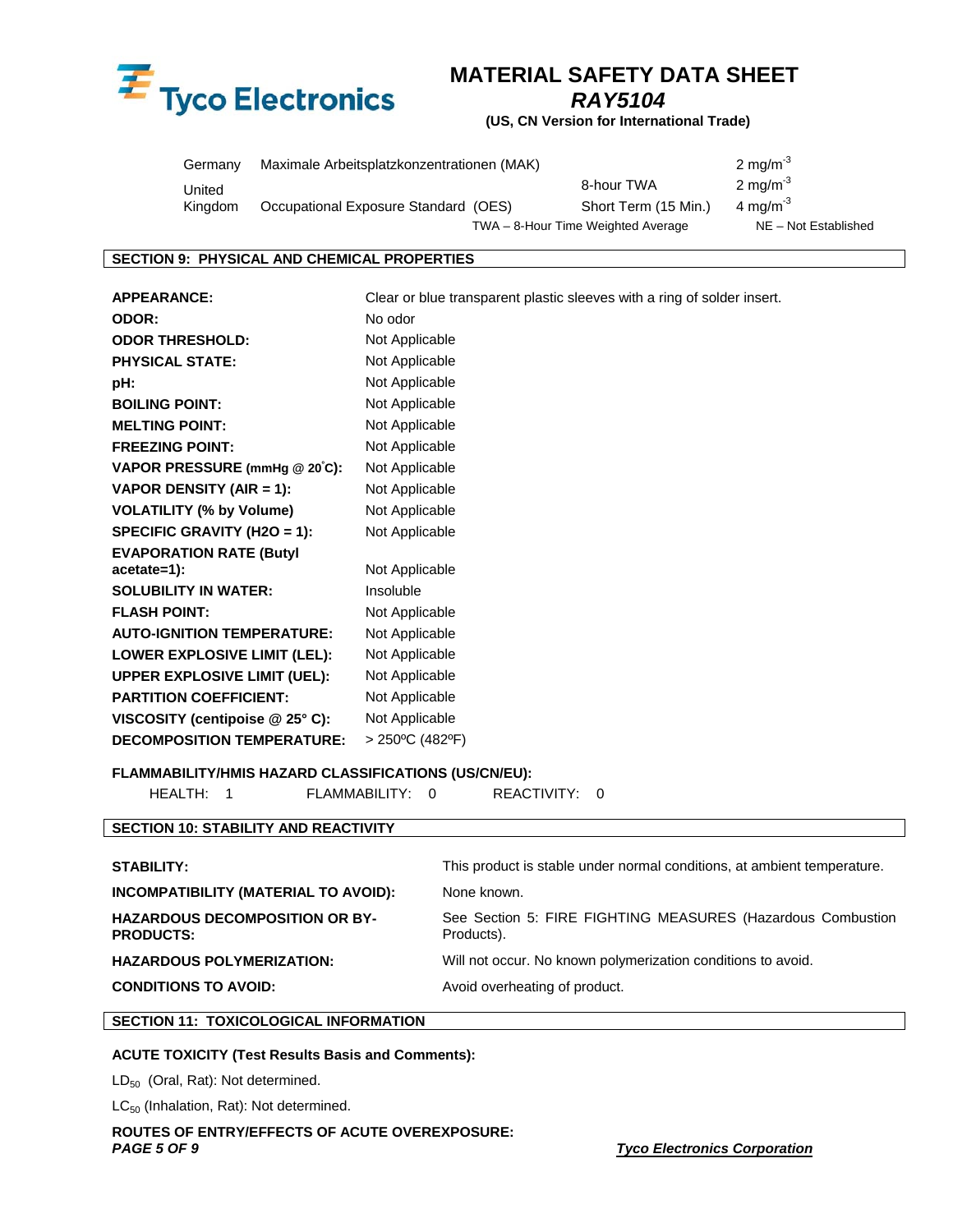

*RAY5104* 

**(US, CN Version for International Trade)** 

- **EYE CONTACT:** Contact with the molten material may cause thermal burns.
- **SKIN CONTACT:** Contact with the molten material may cause thermal burns. No harmful effects are expected from skin absorption of this product.
	- **INGESTION:** Ingestion of this product is highly unlikely. There is insufficient information available on this material to predict the effects from ingestion.
	- **INHALATION:** Thermal degradation and combustion byproducts may be toxic and should not be inhaled. (See the Thermal Degradation and Combustion Byproducts Section for more specific information.)

### **SUBCHRONIC/CHRONIC TOXICITY (Test Results and Comments):**

**IRRITANCY OF PRODUCT:** This product is not expected to be a skin irritant. Overheating the product to charring or burning can produce vapours that may cause eye, skin, nose and throat irritation

### **SENSITIZATION TO MATERIAL:** Not known.

**CARCINOGENICITY:** None of the ingredients to which users may be exposed and which are present at equal to or greater than 0.1% of the product, are listed by OSHA, NTP, or IARC as carcinogens.

**REPRODUCTIVE TOXICITY:** Not determined.

**TERATOGENICITY:** Not determined.

**MUTAGENICITY:** Not determined.

**TOXICOLOGICALLY SYNERGISTIC PRODUCTS:** Not determined.

### **SECTION 12: ECOLOGICAL INFORMATION**

### **PERSISTENCE & DEGRADABILITY:**

No data available on biodegradation.

#### **BIO-ACCUMULATIVE POTENTIAL (Including Mobility):**

No data available on bioaccumulation.

### **AQUATIC TOXICITY (Test Results & Comments):**

No data available on aquatic toxicity.

#### Additional Information

- No known effects on stratospheric ozone depletion.
- Water Endangering Class (WGK): NA

### **SECTION 13: DISPOSAL CONSIDERATIONS**

| <b>WASTE DISPOSAL</b><br><b>METHOD:</b> | Treatment, storage, and disposal must be in accordance with applicable, federal, state,<br>provincial, and local regulations.                                                                                                                                                                                        |
|-----------------------------------------|----------------------------------------------------------------------------------------------------------------------------------------------------------------------------------------------------------------------------------------------------------------------------------------------------------------------|
| <b>HAZARDOUS WASTE</b>                  | Solder may contain antimony, bismuth, lead, silver or tin, depending on the type used. Heat-<br>shrinkable plastic sleeves may contain halogenated materials. Refer to the product literature<br>for identification of halogen-containing products. Dispose of in accordance with national and<br>local regulations. |
| <b>CLASS/CODE:</b>                      | US - Not applicable to material as manufactured for distribution into commerce.<br>CN – Not applicable to material as manufactured for distribution into commerce.<br>EWC – Not applicable to material as manufactured for distribution into commerce.                                                               |

### Additional Information

Not Included – Dispose/Recycle as allowed by local jurisdiction for the end-of-life characteristics as-disposed.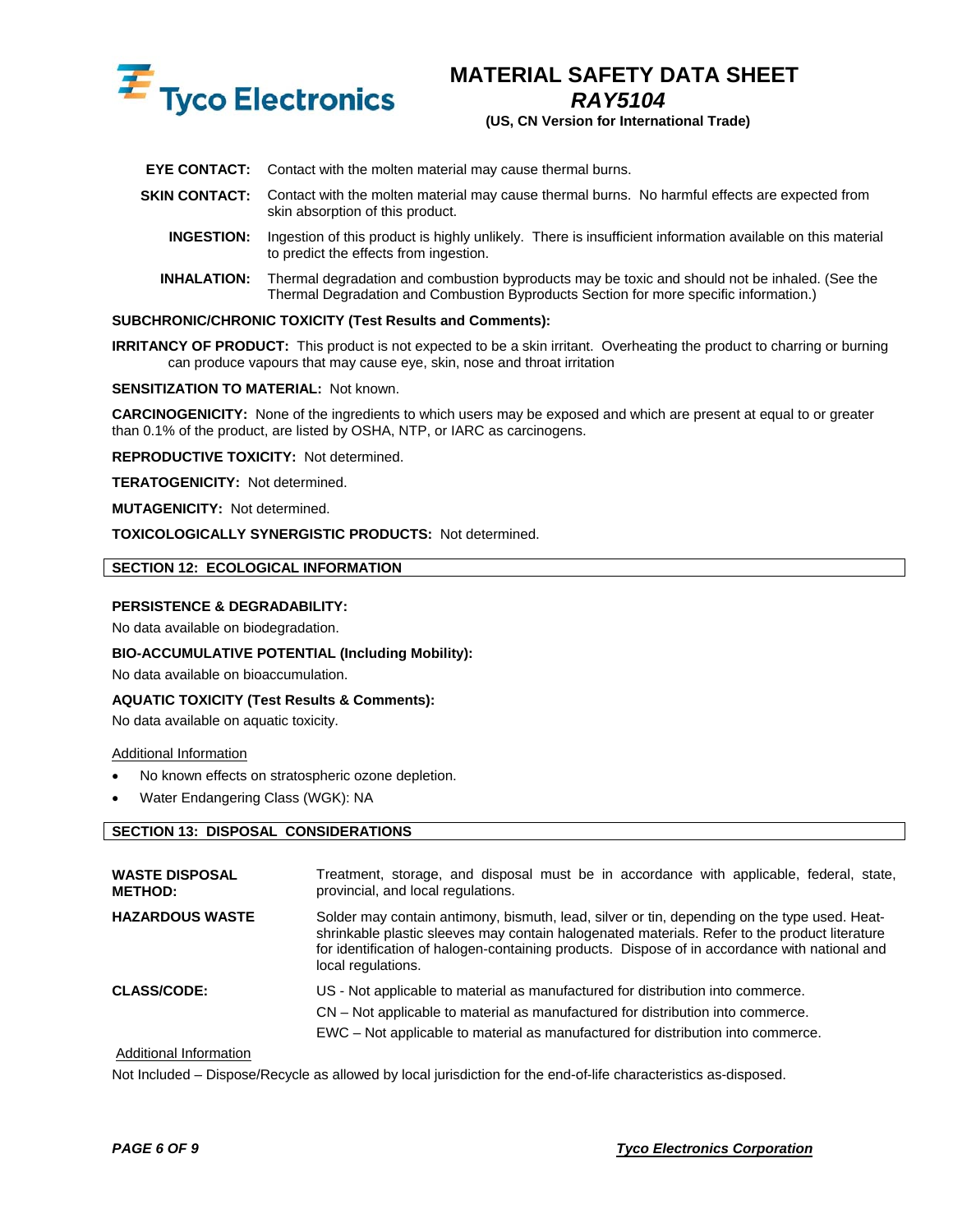

*RAY5104* 

**(US, CN Version for International Trade)** 

### **SECTION 14: TRANSPORT INFORMATION**

### **GROUND – US-DOT/CAN-TDG/EU-ADR/APEC-ADR:**

| Proper Shipping Name<br><b>Hazard Class</b><br>Packing Group | Not Subject to HMR<br><b>NA</b><br><b>NA</b>  | <b>ID Number</b><br>Labels | ΝA<br><b>NA</b>        |
|--------------------------------------------------------------|-----------------------------------------------|----------------------------|------------------------|
| AIRCRAFT - ICAO-IATA:                                        |                                               |                            |                        |
| Proper Shipping Name<br><b>Hazard Class</b><br>Packing Group | Not Subject to DGR<br><b>NA</b><br><b>NA</b>  | <b>ID Number</b><br>Labels | ΝA<br><b>NA</b>        |
| <b>VESSEL – IMO-IMDG:</b>                                    |                                               |                            |                        |
| Proper Shipping Name<br><b>Hazard Class</b><br>Packing Group | Not Subject to IMDG<br><b>NA</b><br><b>NA</b> | <b>ID Number</b><br>Labels | <b>NA</b><br><b>NA</b> |

### Additional Information

- Transportation must be in accordance with applicable, federal, state, provincial, and local regulations.
- Transport requires proper packaging and paperwork, including the Nature and Quantity of goods, per applicable origin/destination/customs points as-shipped. Statement of Jurisdictional/Modal Special Provision(s) required.
- Not restricted for any mode of international transport as finished goods.
- Not a Marine Pollutant as-shipped per IMO/IMDG.

### **SECTION 15: REGULATORY INFORMATION**

### **INVENTORY STATUS:**

All components are listed on the TSCA; EINECS/ELINCS; and DSL, unless noted otherwise below.

### **U.S. FEDERAL REGULATIONS:**

**TSCA Section 8b – Inventory Status**: All chemicals comprising this product are either exempt or listed on the TSCA Inventory.

**TSCA Section 12b – Export Notification**: If the product contains chemicals subject to TSCA Section 12b export notification they are listed below:

| <b>Chemical</b> | CAS#      |
|-----------------|-----------|
| ∟ead            | 7439-92-1 |

### **CERCLA (COMPREHENSIVE RESPONSE COMPENSATION, AND LIABILITY ACT)**

Chemicals present in the product which could require reporting under the statute:

| <b>Chemical</b> | CAS#      |
|-----------------|-----------|
| Lead            | 7439-92-1 |

### **SARA TITLE III (SUPERFUND AMENDMENTS AND REAUTHORIZATION ACT)**

If the product contains chemicals subject to the reporting requirements of Section 313 of SARA Title III, they are listed below.

| <b>Chemical</b> | CAS#      | <u>% wt</u>   |
|-----------------|-----------|---------------|
| ∟ead            | 7439-92-1 | $0.10 - 93.5$ |
| Silver          | 7440-22-4 | $0.05 - 4.0$  |
| Antimony        | 7440-36-0 | $0.05 - 0.12$ |

 **CERCLA SECTION 311/312 HAZARD CATEGORIES**: Note that this product is exempt from these regulations.

| Fire Hazard              | N٥ |
|--------------------------|----|
| Pressure Hazard          | N٥ |
| <b>Reactivity Hazard</b> | N٥ |

**PAGE 7 OF 9** Tyco Electronics Corporation *PAGE 7 OF 9* Tyco Electronics Corporation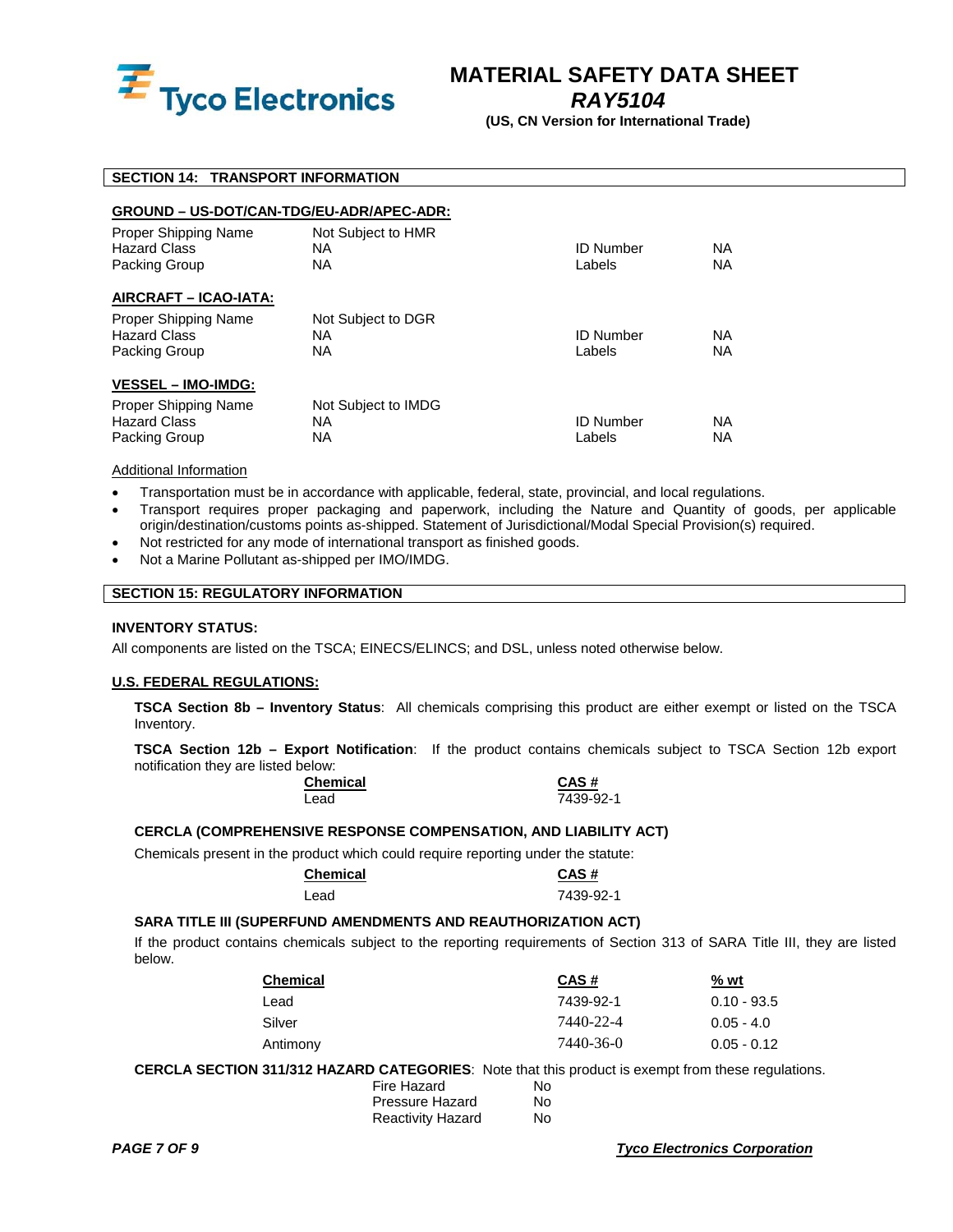

*RAY5104* 

**(US, CN Version for International Trade)** 

| Immediate Hazard | N٥  |
|------------------|-----|
| Delayed Hazard   | Yes |

### **STATE REGULATIONS (US):**

### **California Proposition 65**

The following chemicals identified to exist in the product as distributed into commerce are known to the State of California to cause cancer, birth defects, or other reproductive harm:

| <b>Chemical</b> | CAS#      | % Wt          |
|-----------------|-----------|---------------|
| Lead            | 7439-92-1 | $0.10 - 93.5$ |
| Antimony        | 7440-36-0 | $0.05 - 0.12$ |

### **INTERNATIONAL REGULATIONS (Non-US):**

### **Canadian Domestic Substance List (DSL)**

All ingredients remaining in the product as distributed into commerce are included on the Domestic Substances List.

### **WHMIS Classifications**

**Lead -** D2A Very Toxic Material Causing Other Toxic Effects

 carcinogenicity: IARC group 2B; chronic toxic effect: saturnism; embryotoxicity in animals; injury during the postnatal period in humans; reproductive toxicity in humans

This product has been classified in accordance with the hazard criteria of the *Controlled Products Regulations* and the MSDS contains all of the information required by the *Controlled Products Regulations*."

### **NPRI and Ontario Regulation 127/01**

This product contains the following chemicals subject to the reporting requirements of Canada NPRI and/or Ont. Reg. 127/01:

| <b>Chemical</b> | CAS#      | <u>% Wt</u>   |
|-----------------|-----------|---------------|
| Lead            | 7439-92-1 | $0.9 - 93.5$  |
| Tin             | 7440-31-5 | $5.0 - 96.0$  |
| Antimony        | 7440-36-0 | $0.05 - 0.12$ |

### **European Inventory of Existing Commercial Chemical Substances (EINECS)**

All ingredients remaining in the product as distributed into commerce are exempt from, or included on, the European Inventory of Existing Commercial Chemical Substances.

### **European Communities (EC) Hazard Classification according to directives 67/548/EEC and 1999/45/EC.**

| <b>R-Phrases</b> | <b>S-Phrases</b> |
|------------------|------------------|
| None             | None             |

### Additional Information

This product may be regulated under additional regulations and laws not identified above, such as for uses other than described or as-designed/as-intended by the manufacturer, or for distribution into specific domestic destinations.

### **SECTION 16: OTHER INFORMATION**

### **OTHER INFORMATION:**

Distribution into Quebec to follow Canadian Controlled Product Regulations (CPR) 24(1) and 24(2). Distribution into the EU to follow applicable Directives to the Use, Import/Export of the product as-sold.

### **MSDS/SDS PREPARATION INFORMATION:**

**Department Issuing MSDS:** Tyco Electronics, Menlo Park **Contact:** Robin Adair, EHS Programs Manager Tel: 1-650-361-3022 Fax: 1-650-361-3696 DATE OF ISSUE: *January 5, 2009* SUPERSEDES: *October 1, 2008*